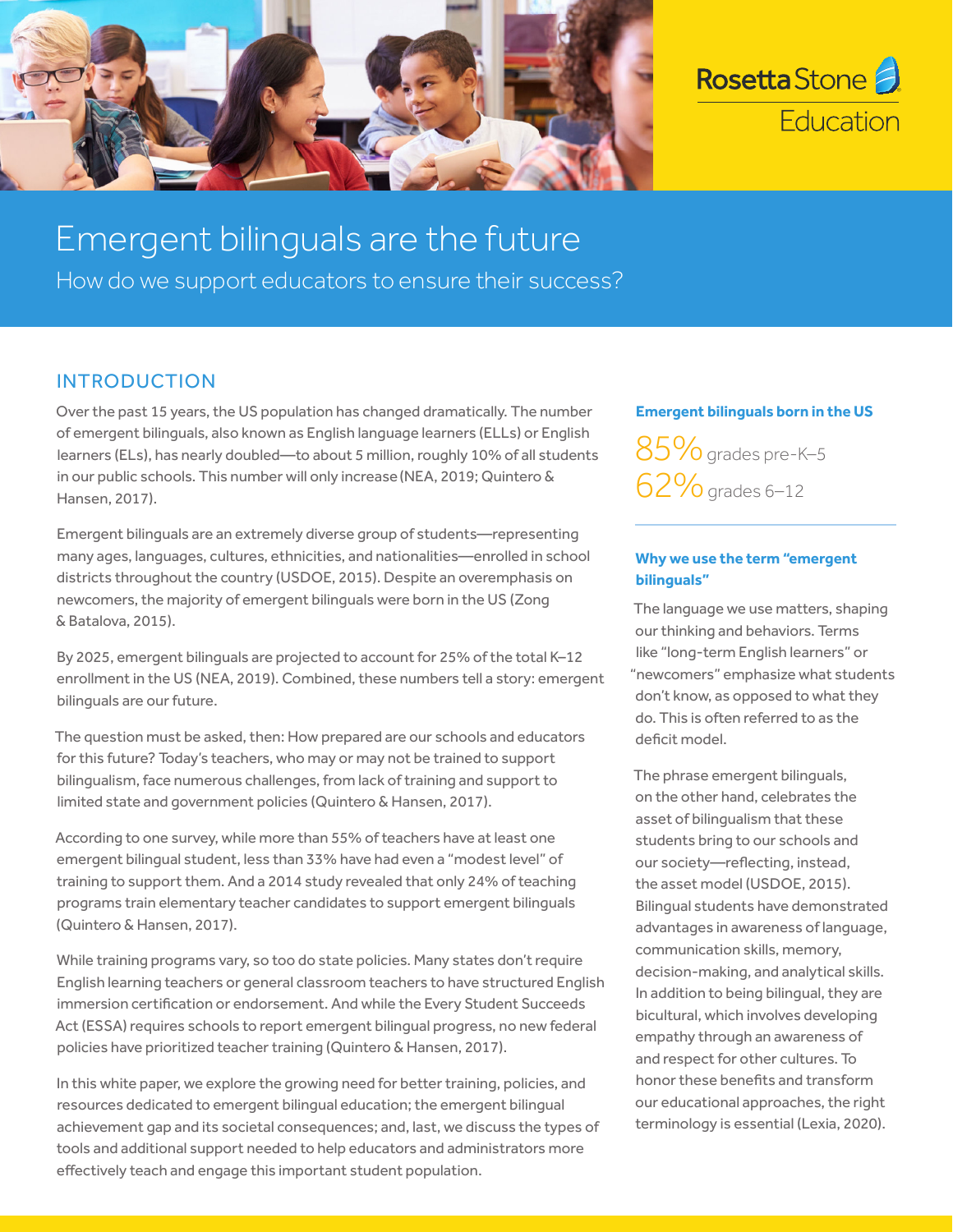## GROWING NEED, EMERGING CHALLENGES

Emergent bilinguals are one of the fastest-growing segments among school-age children in the US, projected to account for 25% of the total K–12 enrollment by 2025 (NEA, 2019).

Despite these growing numbers, as a group, emergent bilinguals statistically underperform non-emergent-bilinguals. During the 2015–16 academic year, only 67% of emergent bilinguals, versus 85% of non-emergent bilinguals, graduated from high school on time (USDOE, 2015). Emergent bilinguals also represent less than 3% of students in gifted and talented education nationwide and are underrepresented in gifted programs in almost every state (Sparks & Harwin, 2017).

This gap is concerning, with a number of individual, district-wide, and society-wide consequences. For starters, the adjusted cohort graduation rate (ACGR) is used by all states as part of their school accountability systems under ESSA (Sugarman, 2019). This means that schools with lower ACGRs may be labeled in need of improvement, negatively affecting their reputation, funding, and more.

At the individual level, those without a high school diploma experience lower earnings and higher unemployment rates than those with a diploma. As a result, this gap can have lasting impacts on minority and immigrant-background communities, from reduced family earnings to poorer health and increased incarceration rates (Sparks & Harwin, 2017; Sugarman, 2019; Haneda & Wells, 2012).

Finally, lower graduation rates for emergent bilinguals represent a loss to society as a whole, because these students "are unable to make the contribution of which they are potentially capable to the nation's competitiveness in the global economy" (Haneda & Wells, 2012).



**1 out of 4** public school students will be an emergent bilingual by 2025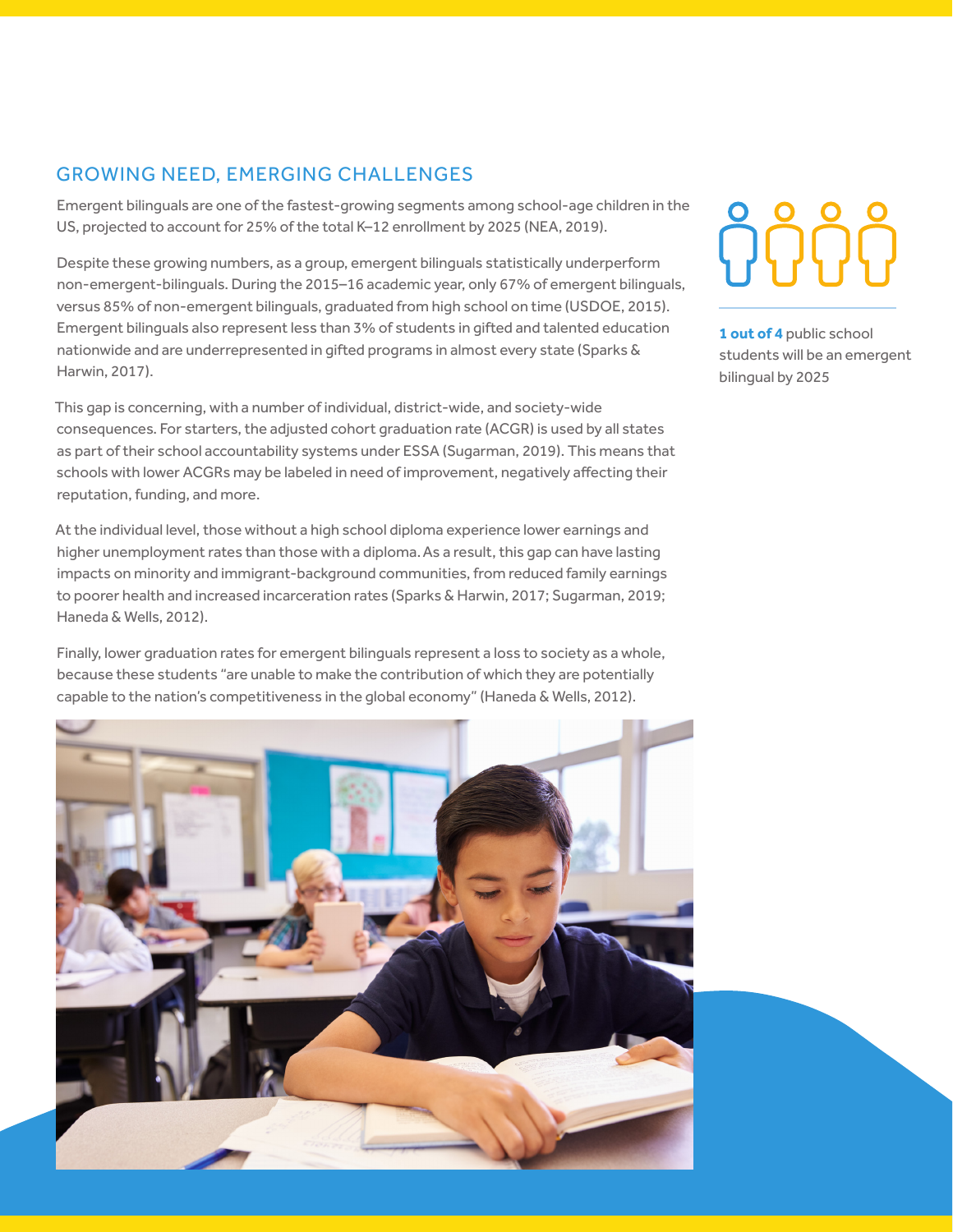## WHAT CONTRIBUTES TO THE EMERGENT BILINGUAL ACHIEVEMENT GAP?

Many factors contribute to the gap in graduation rates between emergent bilinguals and non-emergent-bilinguals, from larger, complex societal issues to personal family concerns. All of these factors play a role. For the purposes of this white paper, below is a brief overview of some of the contributing factors exclusive to districts and schools.

#### **Different profiles aren't accounted for**

Emergent bilinguals have diverse academic and linguistic needs as well as different levels of proficiency that a onesize-fits-all pedagogic approach to English language learning may not effectively address (Ferlazzo, 2015; Haneda & Wells, 2012; Sparks & Harwin, 2017).

Beyond educational backgrounds, emergent bilinguals also differ in language and cultural backgrounds, socioeconomic status, and how they or their family came to be in the US (even US-born students may experience stress related to their parents' immigration history or issues of cultural adjustment) (Sugarman, 2019).

#### **Classrooms aren't culturally responsive**

Cultural responsiveness, or the ability to learn from and relate respectfully with people of your own culture and others, is an essential component of today's classroom. As part of a culturally responsive education, teachers recognize emergent bilinguals' valuable cultural experiences and find ways to incorporate them in classroom activities.

Connecting the curriculum to students' interests, knowledge, and aspirations encourages them to contribute to classroom discussion on the basis of their own experiences. In fact, research shows that connecting lessons to emergent bilinguals' home lives and other experiences can lead to meaningful and engaging literate activity. When a classroom isn't culturally responsive, emergent bilinguals can feel marginalized, leading to disengagement and lack of motivation (Haneda & Wells, 2012; Manyak, 2007; Ferlazzo, 2017).

#### **Academic language isn't focused on or fully developed**

When it comes to English language learning, it's important for teachers to recognize the difference between conversational/social English and academic English. Academic English is curriculum-based, aligned with educational standards, and covers the areas of social studies, math, language arts, and science (Colorin Colorado, 2020).

While emergent bilinguals' conversational English may start developing within a few months, it may take much longer for them to fully develop academic English skills in listening, speaking, reading, and writing. This means that while many emergent bilinguals will be able to speak social English, they may lack the academic language needed for school success (Colorin Colorado, 2020).

#### **Not enough bilingual educators**

Another contributing factor to the gap in emergent bilingual graduate rates is the shortage of bilingual educators in schools across the country.

Most states struggle to recruit and retain bilingual educators, and the numbers are striking. During the 2015–16 academic year, there were only 78,000 teachers dedicated to addressing the needs of 4.6 million emergent bilinguals (NCES, 2017).

#### **K–12 teachers lack adequate support**

Last but certainly not least, teachers may lack the tools, funding, and/or support needed to most effectively address the needs of their emergent bilingual students (Sugarman, 2019).

In 2000, a national survey reported that 41% of public school teachers taught emergent bilinguals. Yet less than a third of those teachers had even a modest level of training to support these students. A more recent survey, in 2012, revealed that 55% of teachers have at least one emergent bilingual student in their classrooms, but there is no evidence that shows teacher training is improving (Quintero & Hansen, 2017).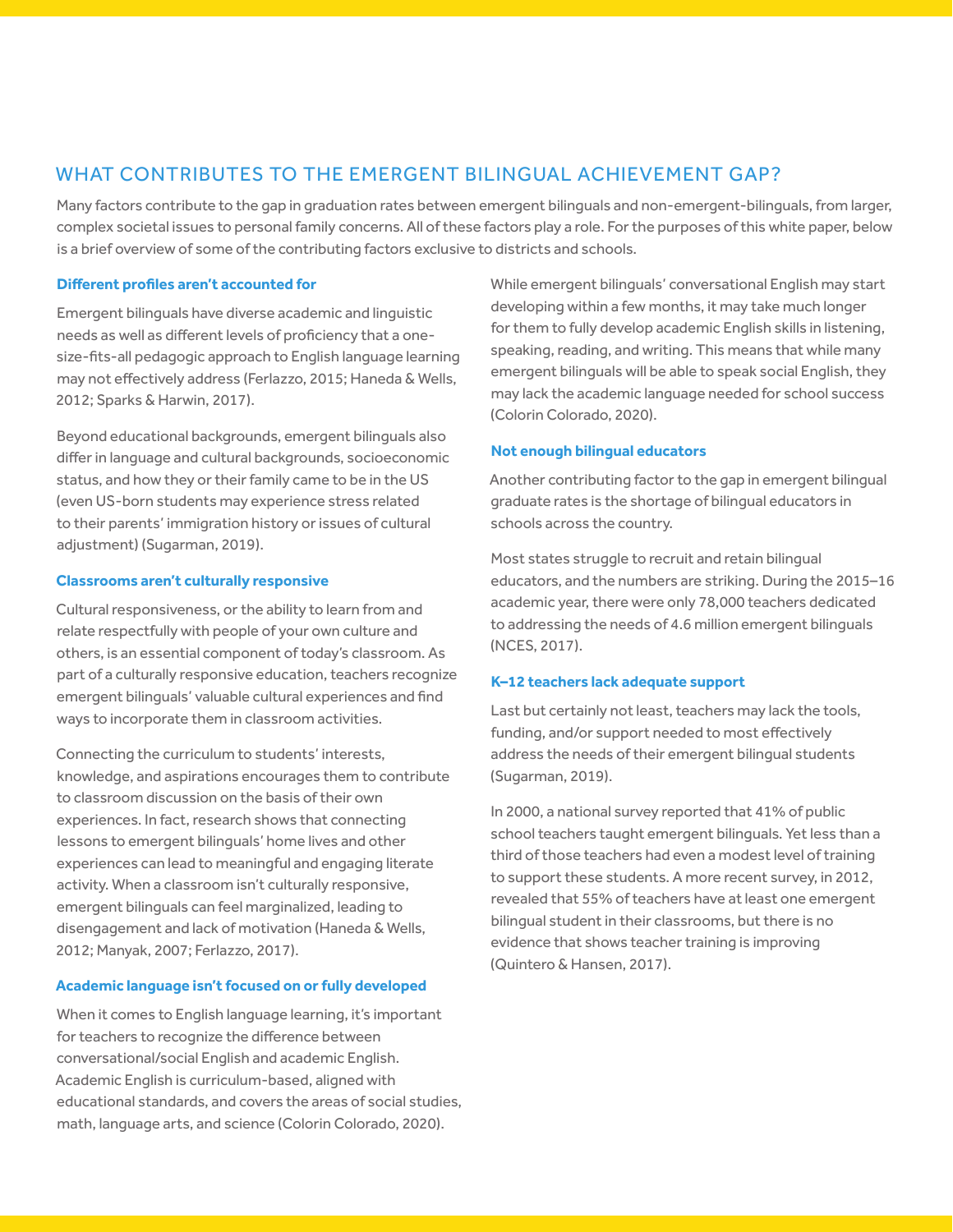## WHAT DO EDUCATORS NEED TO HELP CLOSE THE GAP?

Below is an overview of the types of support, systems, and tools that educators and administrators need to help them more effectively teach and engage emergent bilinguals.

#### **Teachers**

- **• Resources for adopting an asset-model approach.** An asset-based approach counters more popular deficitoriented teaching methods and helps ensure students see themselves and their communities reflected and valued in the content they're taught in school (New America, 2019).
- **• Tools for creating a more culturally responsive learning environment.** To create a more culturally responsive classroom, teachers must consider instructional techniques, materials, their relationships with students, the classroom climate, and their own self-awareness. Providing opportunities for students to think critically about inequities in their own or their classmates' experience is key, too. Teachers can also consider the more recent introduction of culturally sustaining pedagogy, an approach that helps students develop a positive cultural identity while learning academic subjects like math, reading, problem-solving, and civics (Paris & Alim Samy, 2014).
- **• A better way to gauge each student's abilities and skills.** Measuring emergent bilinguals' progress can be challenging, because each assessment represents just a moment in time. Additionally, students' abilities show up differently on assessments—whether they are measuring English language proficiency or content knowledge—as their English language skills develop (Williams, 2015).
- **• An easier way to update parents and administrators on progress.** Frequent progress updates can help teachers build strong relationships with the parents of emergent bilinguals, which can have pedagogical benefits for students (Ferlazzo, 2016). But without a way to measure ongoing progress, this can prove challenging. Similarly, teachers are tasked with providing ongoing progress reports to administrators—again, often without a consistent, ongoing method of measurement with which to work.

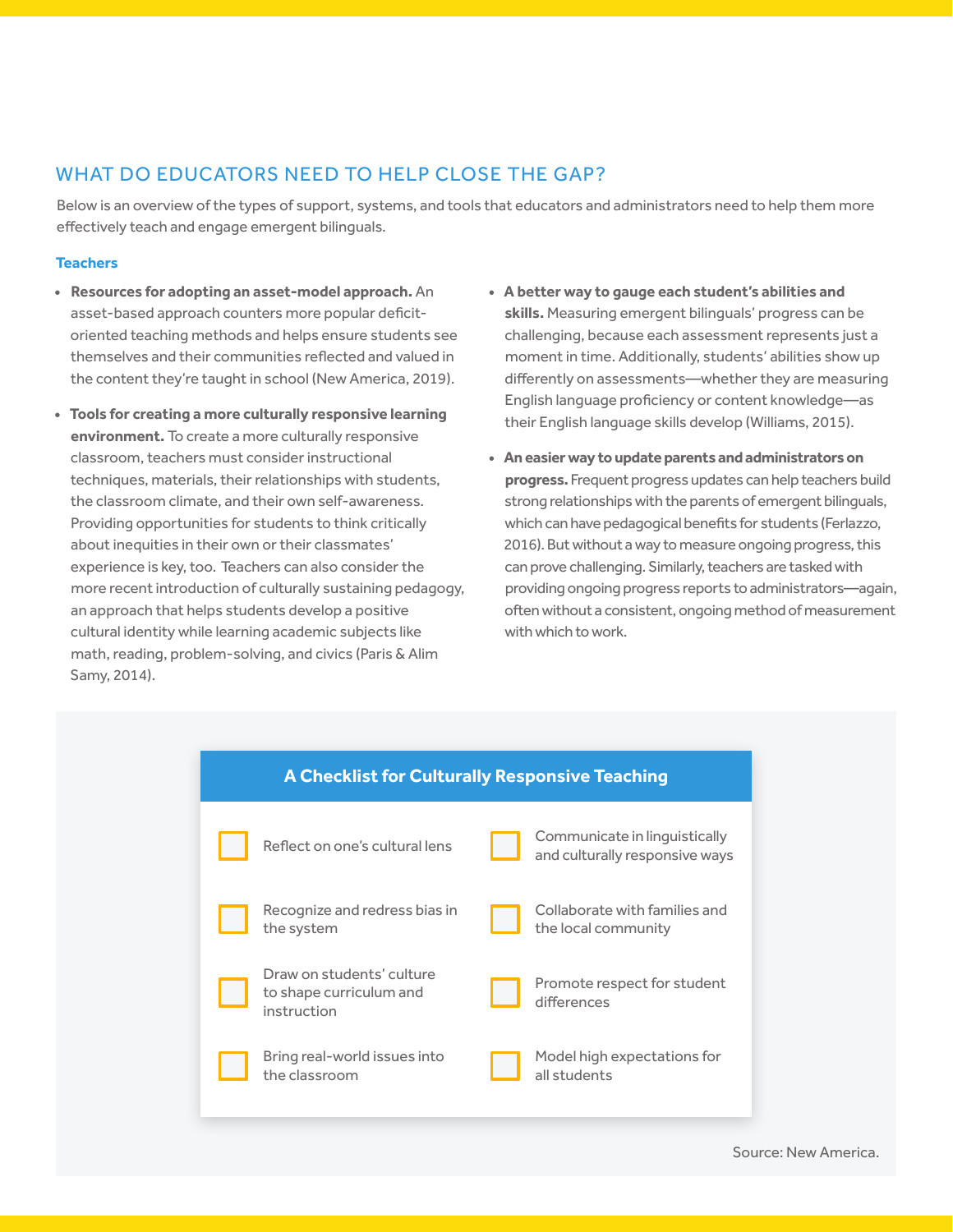#### **Principals/Superintendents**

- **• A consistent, effective approach to language learning for better student outcomes.** Administrators need reliable ways to provide their teachers with ongoing support and resources to better serve their emergent bilingual students.
- **• An easier way to track student progress and teacher success.** Administrators must find ways to ensure teacher success and student progress for better learning outcomes. Not only will this support emergent bilingual students, but it will also help to improve school and district ratings.
- **• A better way to enhance ESSA ratings.** Administrators who invest in their emergent bilingual students not only improve learning outcomes, but also raise their ACGRs under ESSA. This can mean more funding, which can in turn be used to further support specific student needs.